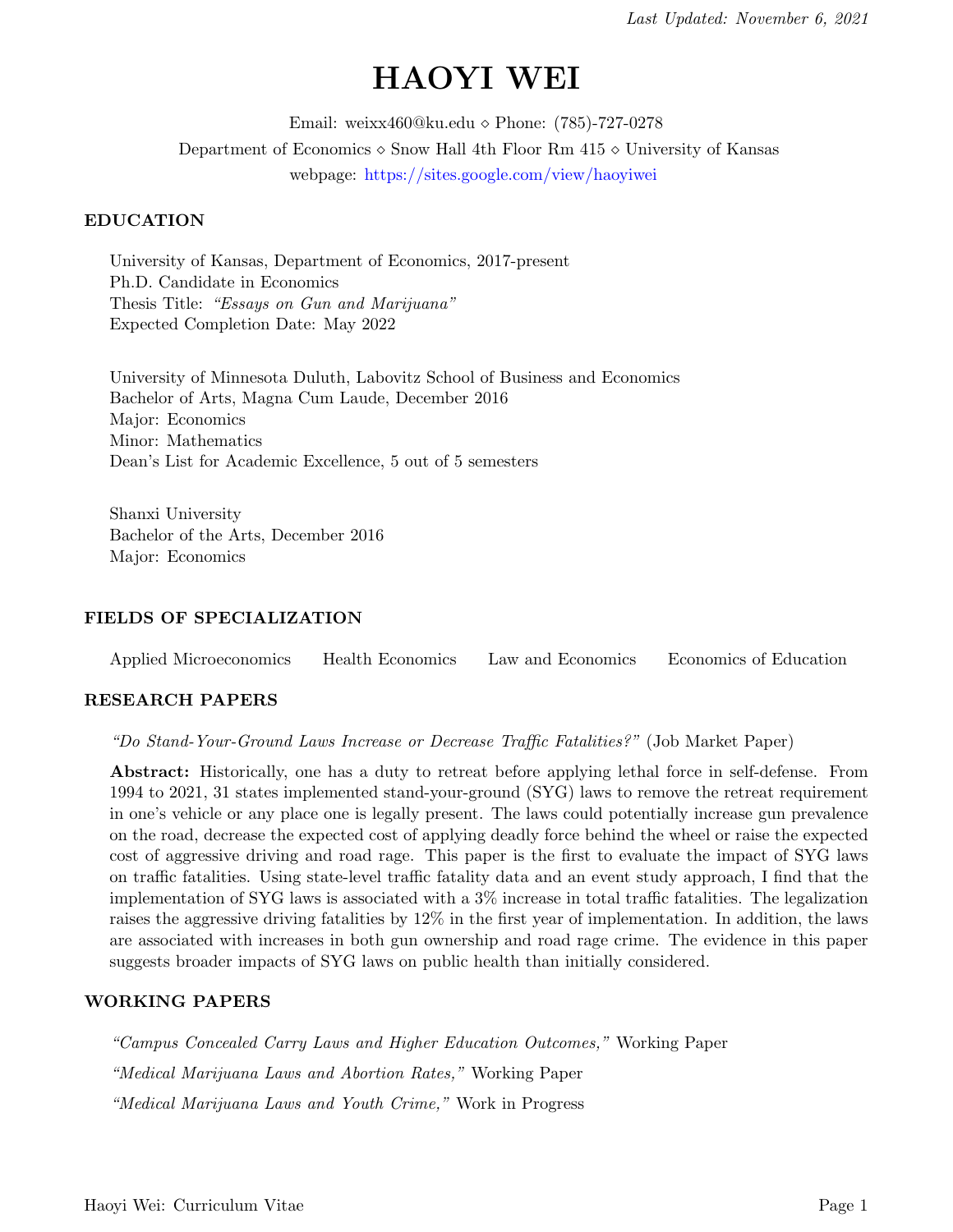### AWARDS AND HONORS

- Doctoral Research Fellows, Institute for Policy & Social Research, University of Kansas, 2021-22
- University of Kansas Graduate Studies Summer Research Scholarship (30 recipients universitywide each summer), \$6000, 2021
- Department of Economics Charles W. Oswald Award, \$3000, 2021
- Passed with Distinction Ph.D. Oral Comprehensive Exam, 2021
- Department of Economics Summer Fellowship, University of Kansas, \$2000, 2018

### RESEARCH EXPERIENCE

Research Assistant, Center for Philosophy of Science and Technology of Shanxi University, 2014

Responsibilities: Surveyed and interviewed people in eight villages and two towns in Liulin County, Shanxi, PRC, about their idea towards the economic development in the heavily polluted county Liulin.

### CONFERENCES

Presenter, nominated by KU Department of Economics, Southern Economic Association Conference Graduate Student Invited Sessions, Houston, TX, November 2021 Presenter and Discussant, Midwest Economics Association Conference, virtual, October 2021 Presenter and Discussant, Missouri Valley Economic Association Conference, virtual, March 2021

# TEACHING EXPERIENCE

### Course Instructor

Principles of Macroeconomics, in-person, Spring 2021

Course Description: An analytical introduction to macroeconomics. Topics include determination of aggregate income, employment, inflation, exchange rates, and the role of fiscal and monetary policy in dealing with unemployment, inflation, and economic growth.

Responsibilities: Taught an enhanced introductory course in macroeconomics with ten students which met in-person four times a week. Presented the course material three times a week, led discussion sessions solving in-class problem sets once a week. Held regular/extended office hours and taught exam review sessions.

### Teaching Assistant

Introduction to Econometrics, hybrid class, Fall 2021

Responsibilities: Led 75-minutes in-person problem-set-solving courses for 18 students biweekly. Designed and recorded biweekly 45-minutes STATA practice videos for students. I was responsible for explaining course materials, teaching additional material related to STATA, holding regular office hours, reviewing, proctoring and grading exams.

Introduction to Macroeconomics, Fall 2019 - Fall 2020

Responsibilities: Head Graduate Teaching Assistant. Coordinated with professor and other GTAs, designed and taught review sessions for big lectures with over 100 students twice per semester, and led problem-set-solving courses for class with 25 students three times a week. I was also responsible for holding regular office hours, proctoring and grading tests.